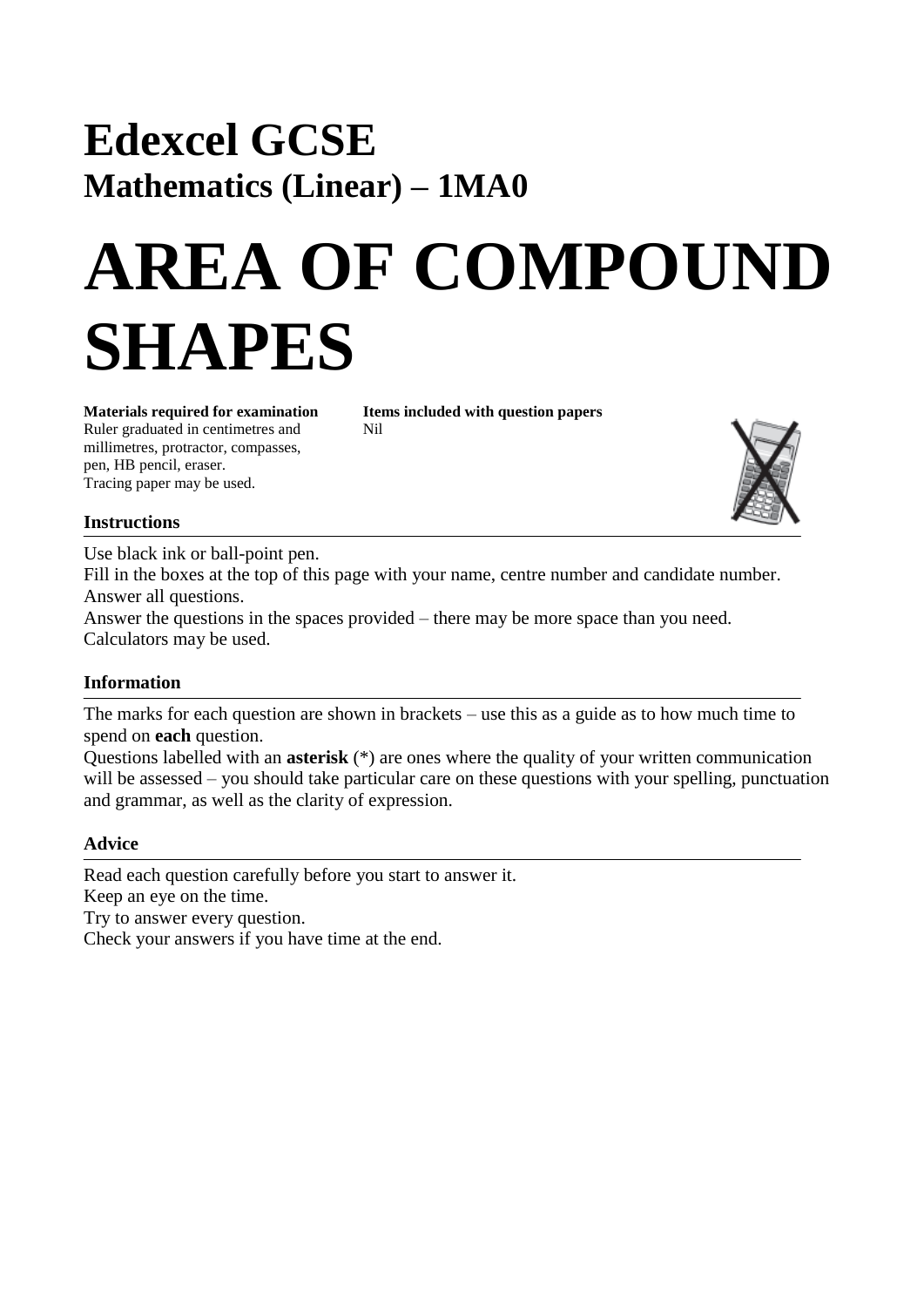

Diagram **NOT** accurately drawn

Work out the area of the shape.





Diagram accurately drawn **NOT**

The diagram shows a shape. Work out the area of the shape.

> $\text{cm}^2$ **(Total 4 marks)**

**2.**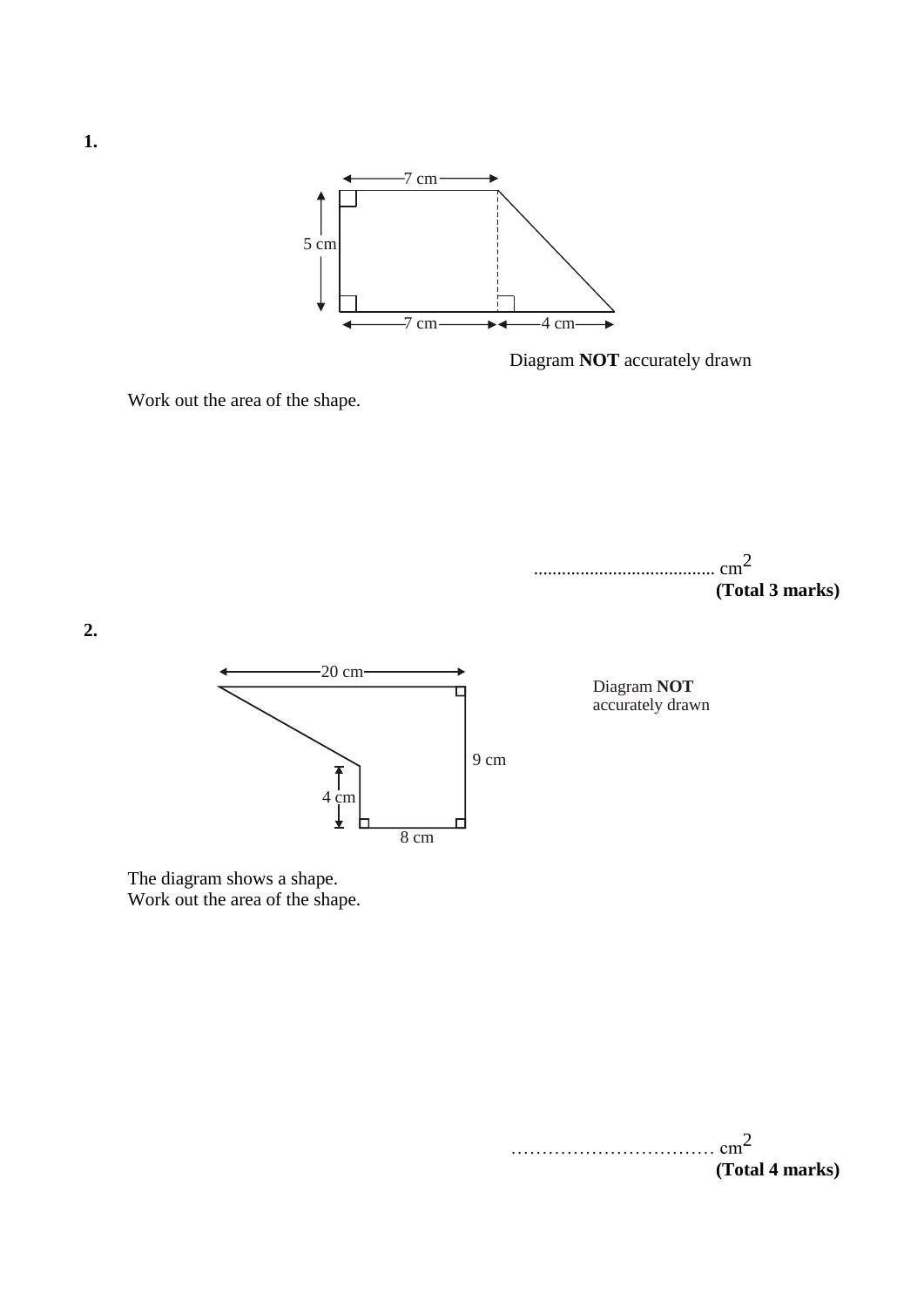**3.** Here is a trapezium.



Diagram **NOT** accurately drawn

Work out the area of the trapezium.



**4.** The diagram shows a wall with a door in it.



Diagram **NOT** accurately drawn

Work out the shaded area.

………………<sup>2</sup>

**(3) (Total 3 marks)**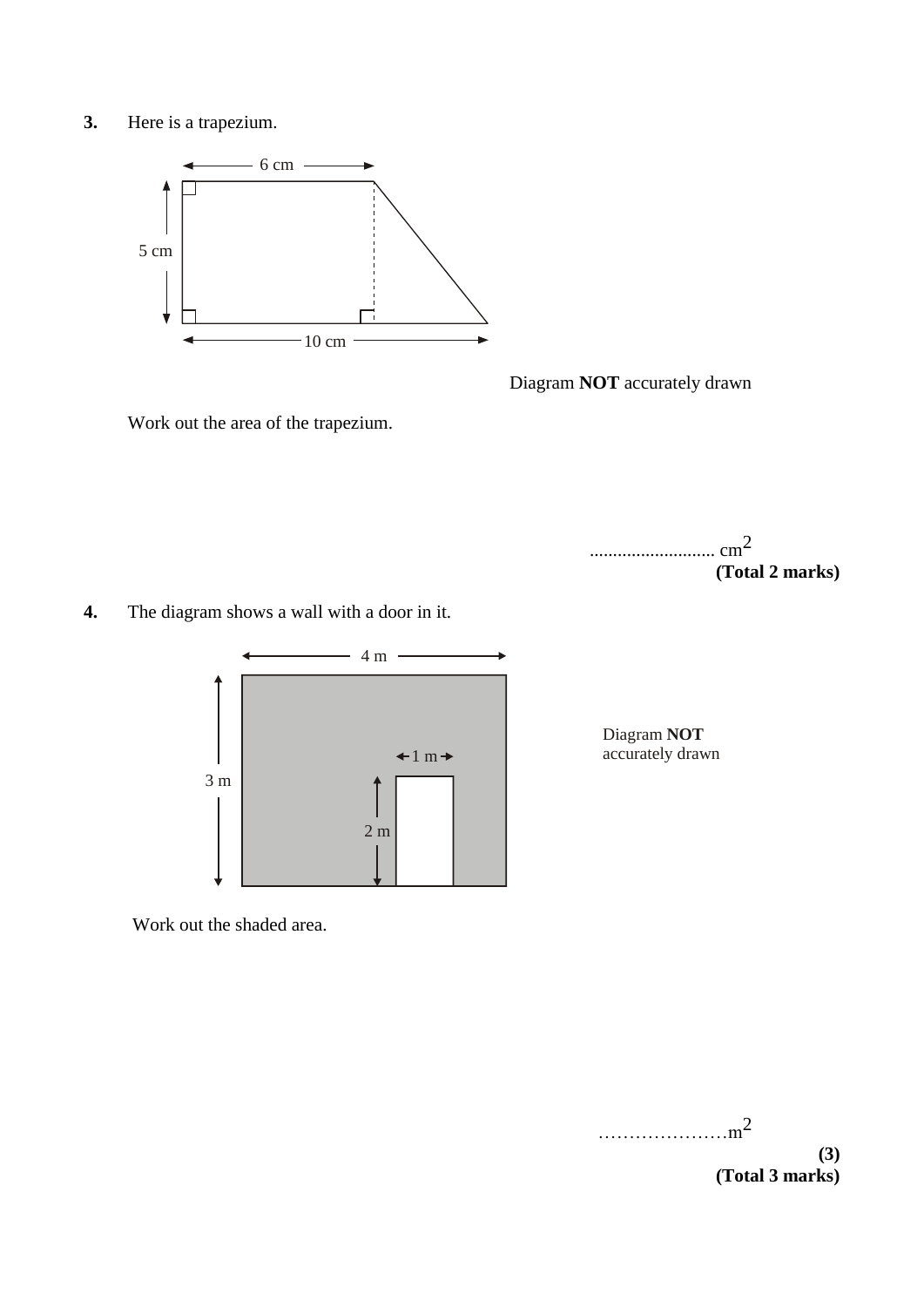**5.** The diagram shows a 6-sided shape made from a rectangle and a right-angled triangle.



Work out the total area of the 6-sided shape.

...........................cm2 **(Total 3 marks)**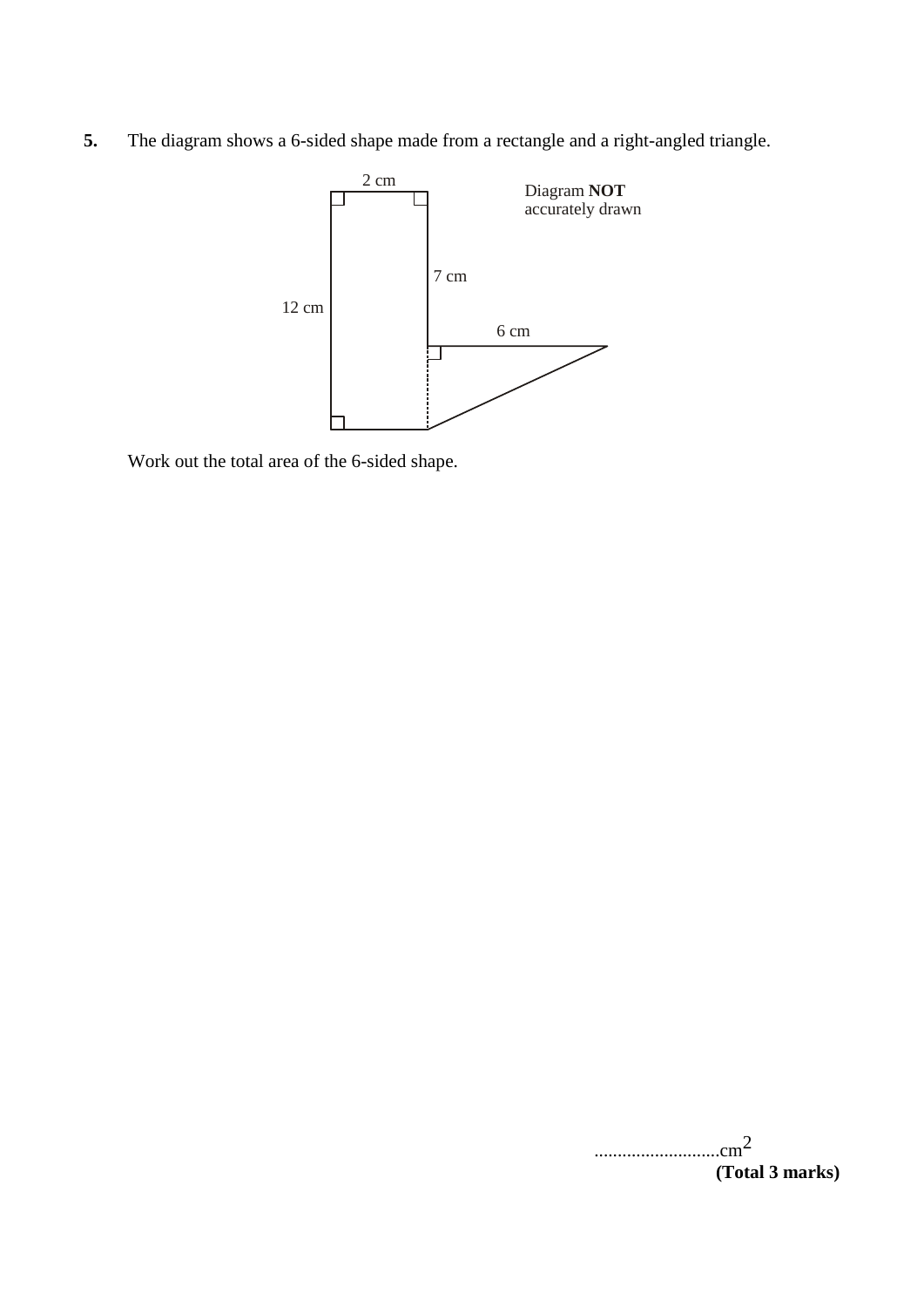

The diagram shows 3 small rectangles inside a large rectangle. The large rectangle is 10 cm by 8 cm. Each of the 3 small rectangles is 4 cm by 2 cm.

Work out the area of the region shown shaded in the diagram.

 $\ldots$  .  $\ldots$  .  $\ldots$  .  $\ldots$   $\ldots$   $\ldots$   $\ldots$   $\ldots$   $\ldots$   $\ldots$   $\ldots$   $\ldots$   $\ldots$ **(Total 3 marks)**

**6.**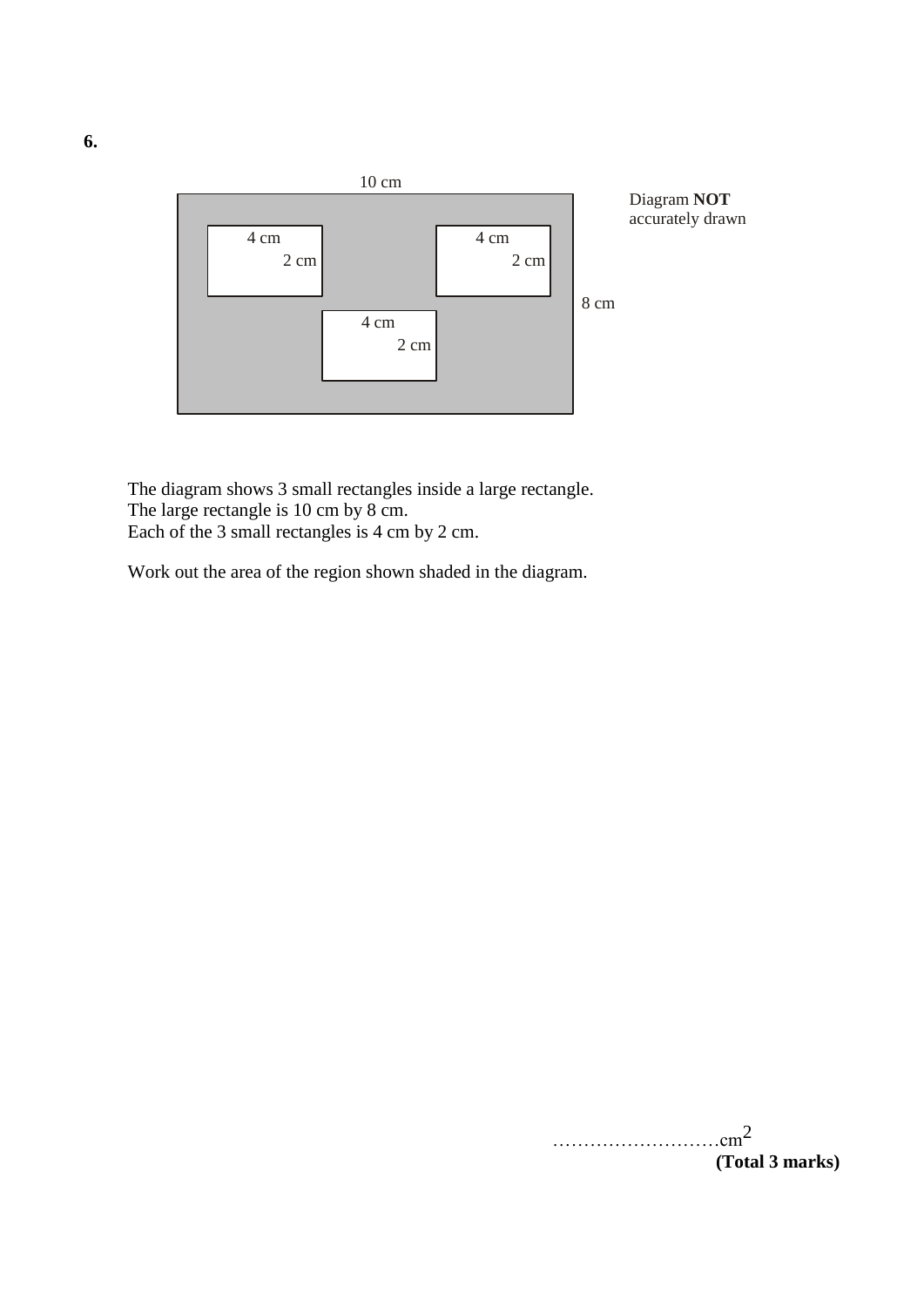

Diagram **NOT** accurately drawn

Work out the area of the shape.

| $\cdots$ cm <sup>2</sup> |  |
|--------------------------|--|
| (Total 4 marks)          |  |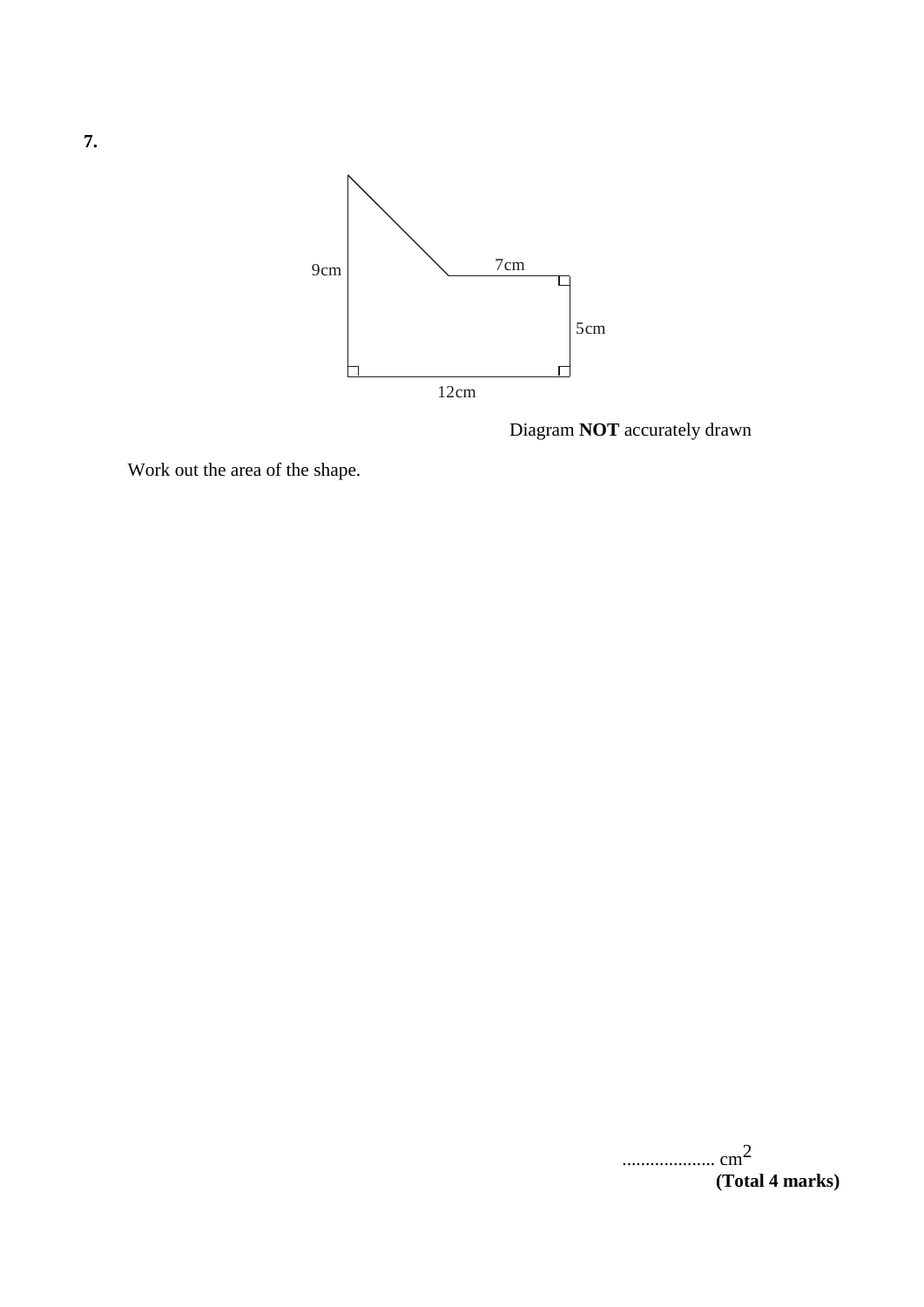

Diagram **NOT** accurately drawn

The diagram shows a rectangle inside a triangle.

The triangle has a base of 12 cm and a height of 10 cm. The rectangle is 5 cm by 3 cm.

Work out the area of the region shown shaded in the diagram.

.................................. cm2 **(Total 3 marks)**